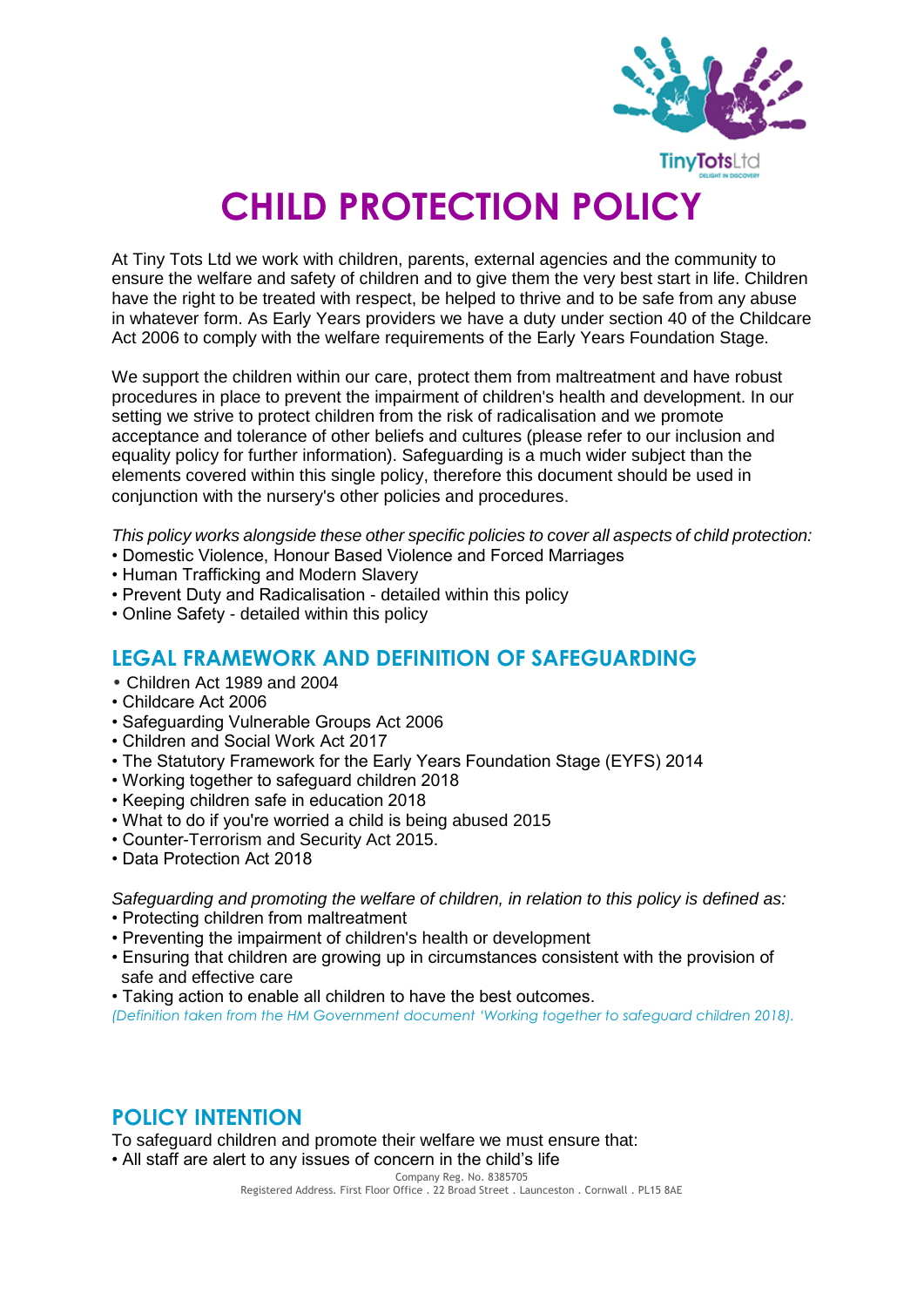

- Create an environment to encourage children to develop a positive self-image
- Provide positive role models and develop a safe culture where staff are confident to raise concerns about professional conduct
- Encourage children to develop a sense of independence and autonomy in a way that is appropriate to their age and stage of development
- Provide a safe and secure environment for all children
- Promote tolerance and acceptance of different beliefs, cultures and communities
- Help children to understand how they can influence and participate in decision making and how to promote British values through play, discussion and role modelling
- Always listen to children and take their views seriously
- Provide an environment where practitioners are confident to identify where children and families may need intervention and seek the help they need
- Share information with other agencies as appropriate.

The nursery is aware that abuse does occur in our society and we are vigilant in identifying signs of abuse and reporting concerns. Our practitioners have a duty to protect and promote the welfare of children. Due to the many hours of care we are providing, staff may often be the first people to identify that there may be a problem. They may well be the first people in whom children confide information that may suggest abuse or to spot changes in a child's behaviour which may indicate abuse.

Our prime responsibility is the welfare and well-being of each child in our care. As such we believe we have a duty to the children, parents and staff to act quickly and responsibly in any instance that may come to our attention. This includes sharing information with any relevant agencies such as local authority services for children's social care (MARU), health professionals or the police. All staff will work with other agencies in the best interest of the child, including as part of a multi-agency team, where needed.

#### *The nursery aims to:*

- Keep the child at the centre of all we do.
- Ensure staff are trained to understand the child protection and safeguarding policy and procedures, are alert to identify possible signs of abuse, understand what is meant by child protection and are aware of the different ways in which children can be harmed, including by other children through bullying or discriminatory behaviour.
- Be aware of the increased vulnerability of children with SEN and Disabilities (SEND) and other vulnerable or isolated families and children.
- Ensure that all staff feel confident and supported to act in the best interest of the child, share information and seek the help that the child may need.
- Ensure that all staff are familiar and updated regularly with child protection training and procedures and kept informed of changes to local and national procedures.
- Make any child protection referrals in a timely way, sharing relevant information as necessary in line with procedures set out by the Multi-Agency Referral Unit (MARU).
- Ensure staff understand how to identify early indicators of potential radicalisation and terrorism threats and act on them appropriately in line with national and local procedures.
- Make any referrals relating to extremism to the police (or the Government helpline) in a timely way, sharing relevant information as appropriate, or directly to MARU.
- Ensure that information is shared only with those people who need to know in order to protect the child and act in their best interest.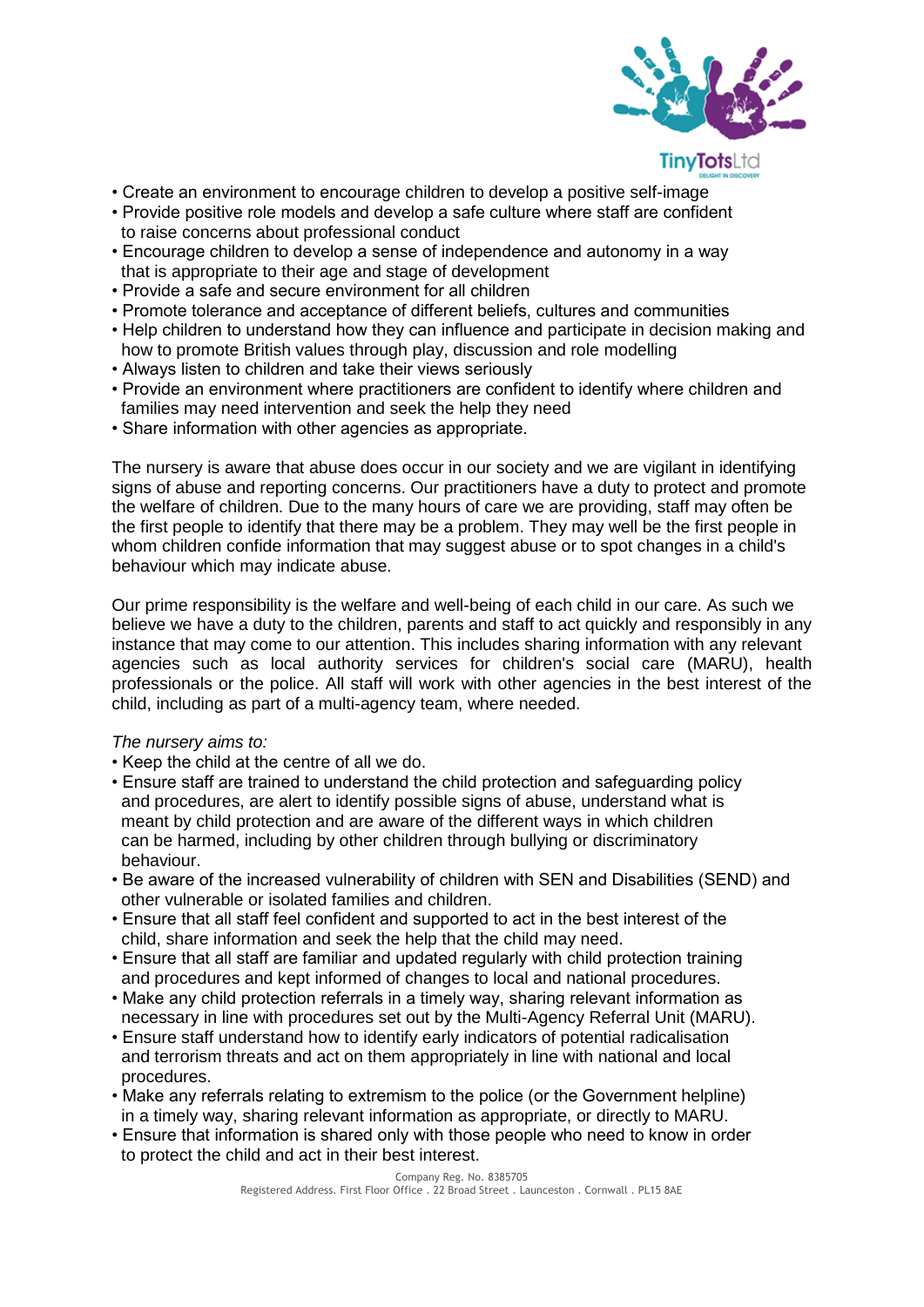

- Ensure that children are never placed at risk while in the charge of nursery staff.
- Help children to understand how they can influence and participate in decision against any person working with children or living or working on the nursery premises including reporting such allegations to Ofsted and other relevant authorities.
- Ensure parents are fully aware of child protection policies and procedures when they register with the nursery and are kept informed of all updates when they occur.
- Keep the setting safe online using appropriate filters, checks and safeguards, monitoring access at all times.
- Identify changes in staff behaviour and act upon these as per the staff Behaviour Policy.
- Regularly review and update this policy with staff and parents where appropriate and make sure it complies with any legal requirements and any guidance or procedures issued by the Multi-Agency Referral Unit.

We will support children by offering reassurance, comfort and sensitive interactions. We will devise activities according to individual circumstances to enable children to develop confidence and self-esteem within their peer group and support them to learn how to keep themselves safe.

## **CONTACT TELEPHONE NUMBERS**

| Multi-Agency Referral Unit 0300 1231 116 |                                                          |
|------------------------------------------|----------------------------------------------------------|
| Out of hours MARU                        | 01208 251300                                             |
| <b>Ofsted</b>                            | 0300 123 1231                                            |
| <b>LADO</b>                              | 01872 326536                                             |
| Non-emergency police                     | 101                                                      |
| <b>Channel Lead (South)</b>              | 01392 452555                                             |
|                                          | Government helpline for extremism concerns 020 7340 7264 |

## **TYPES OF ABUSE AND PARTICULAR PROCEDURES FOLLOWED**

Abuse and neglect are forms of maltreatment of a child. Somebody may abuse or neglect a child by harming them or by failing to act to prevent harm. Children may be abused within a family, institution or community setting by those known to them or a stranger. This could be an adult or adults, another child or children.

#### **WHAT TO DO IF YOU'RE WORRIED A CHILD IS BEING ABUSED**

The signs and indicators listed below may not necessarily indicate that a child has been abused, but will help us to recognise that something may be wrong, especially if a child shows a number of these symptoms or any of them to a marked degree.

## **INDICATORS OF CHILD ABUSE**

- Failure to thrive and meet developmental milestones
- Fearful or withdrawn tendencies
- Aggressive behaviour
- Unexplained injuries to a child or conflicting reports from parents or staff
- Take any appropriate action relating to allegations of serious harm or abuse
- Unaddressed illnesses or injuries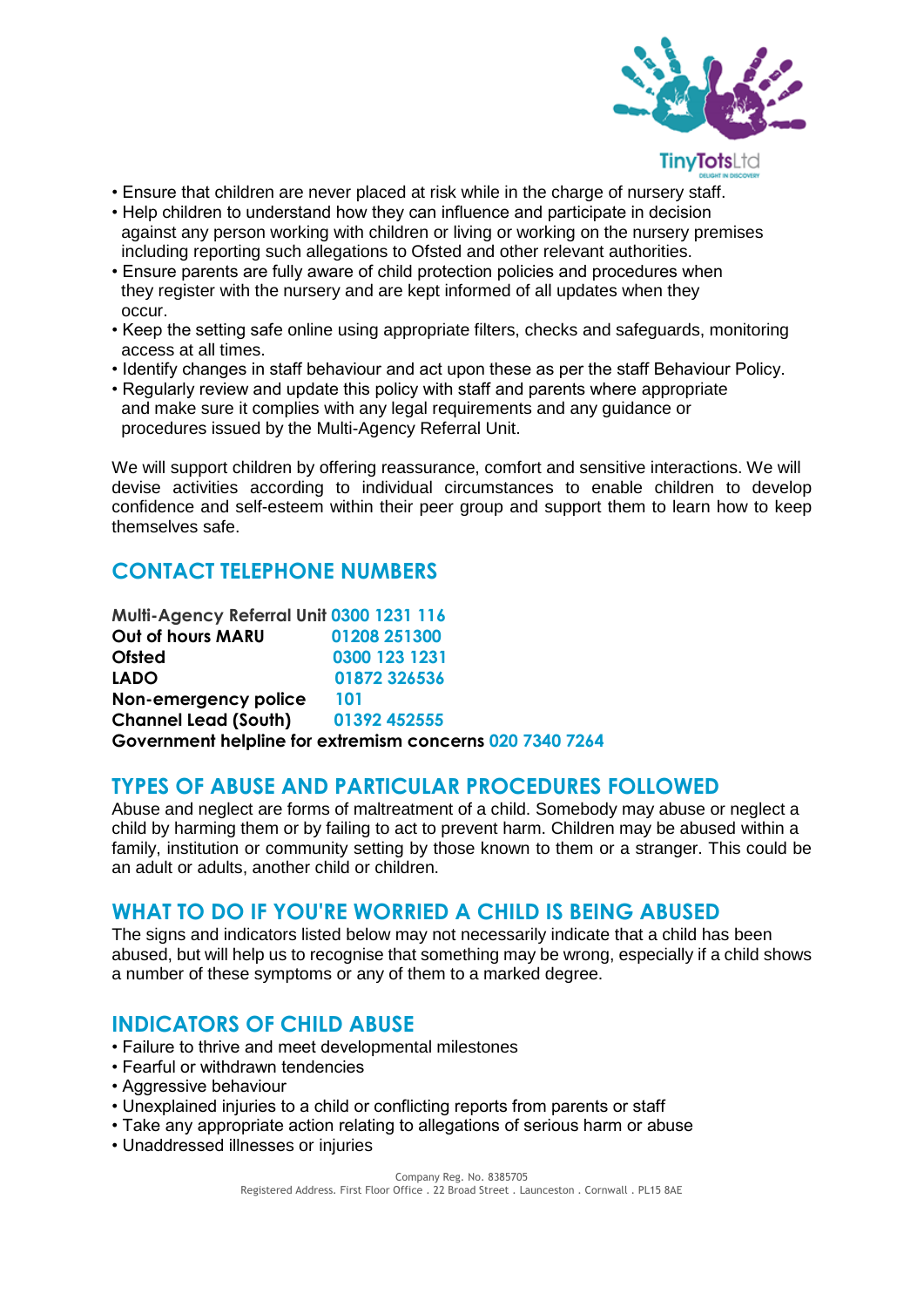

• Significant changes to behaviour patterns.

Softer signs of abuse as defined by National Institute for Health and Care Excellence (NICE) include:

- Low self-esteem
- Wetting and soiling
- Recurrent nightmares
- Aggressive behaviour
- Withdrawing communication
- Habitual body rocking
- Indiscriminate contract or affection seeking
- Over-friendliness towards strangers
- Excessive clinginess
- Persistently seeking attention.

#### **PEER ON PEER ABUSE**

We are aware that peer on peer abuse does take place, so we include children in our policies when we talk about potential abusers. This may take the form of bullying, physical abuse such as hitting, kicking, shaking, biting, hair pulling or otherwise causing physical harm, emotional abuse, or sexual abuse. Abuse is abuse and should never be tolerated or passed off as 'banter', 'just having a laugh', or 'part of growing up'. We will report this in the same way as we do for adults abusing children, and will take advice for the appropriate bodies on this area.

#### **CHILDREN WITH SEN AND DISABILITIES**

Children with SEN and disabilities can face additional safeguarding challenges and additional barriers can exist when recognising abuse and neglect of this group of children. All staff must be aware of the following:

- assumptions that indicators of possible abuse such as behaviour, mood and injury relate to the child's disability without further exploration;
- being more prone to peer group isolation than other children;
- the potential for children with SEN and disabilities being disproportionately impacted by behaviours such as bullying, without outwardly showing any signs;
- communication barriers and difficulties in overcoming these barriers.

#### **PHYSICAL ABUSE**

Action needs to be taken if staff have reason to believe that there has been a physical injury to a child, including deliberate poisoning, where there is definite knowledge or reasonable suspicion that the injury was inflicted or knowingly not prevented. These symptoms may include bruising or injuries in an area that is not usual for a child, e.g. fleshy parts of the arms and legs, back, wrists, ankles and face.

Many children will have cuts and grazes from normal childhood injuries. These should also be logged and discussed with the nursery manager or room leader.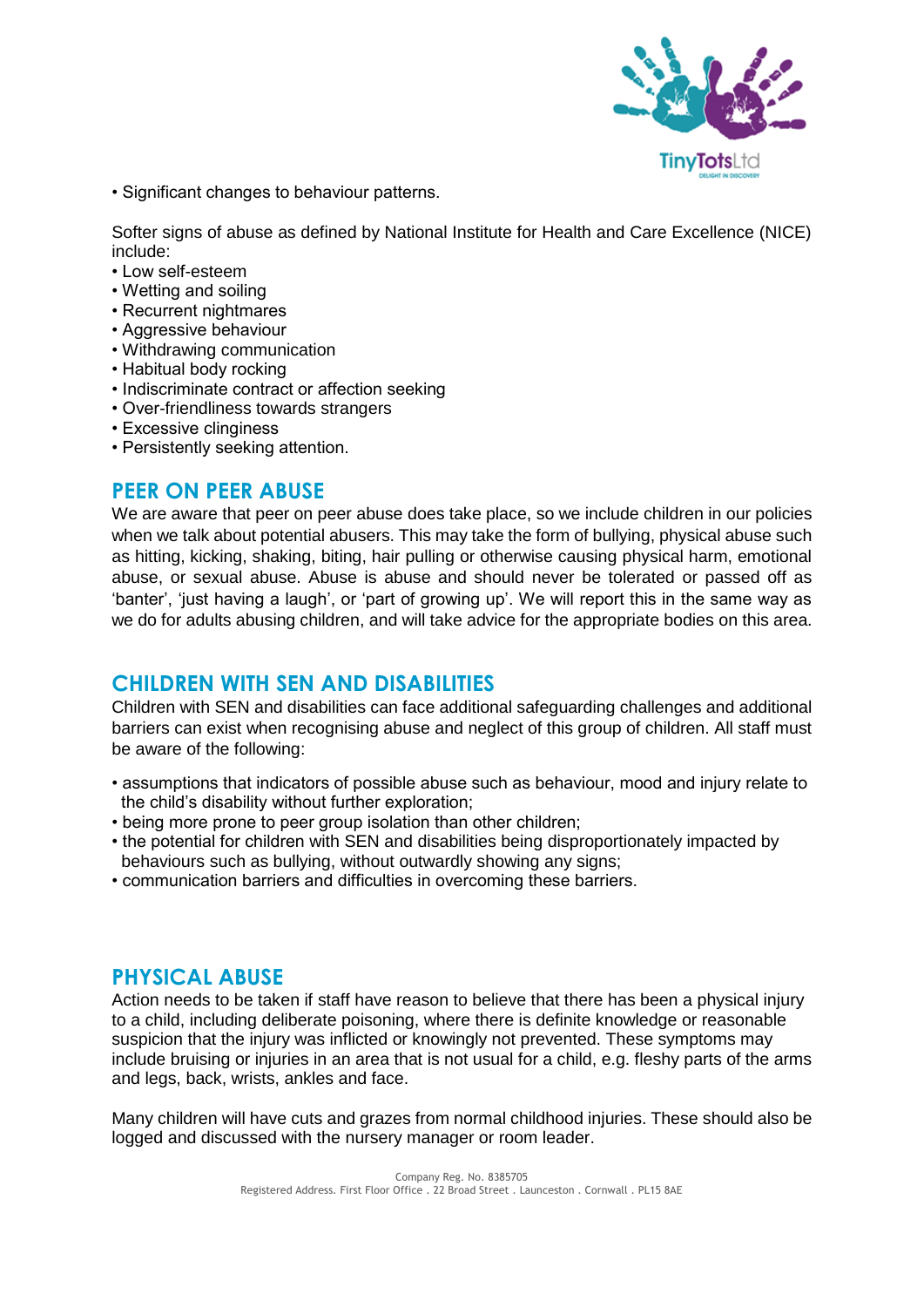

Children and babies may be abused physically through shaking or throwing. Other injuries may include burns or scalds. These are not usual childhood injuries and should always be logged and discussed with the nursery manager.

### **FEMALE GENITAL MUTILATION**

This type of physical abuse is practised as a cultural ritual by certain ethnic groups and there is now more awareness of its prevalence in some communities in England including its effect on the child and any other siblings involved. For those nurseries caring for older children in their out of school facility this may be an area of abuse you could come across. Symptoms may include bleeding, painful areas, acute urinary retention, urinary infection, wound infection, septicaemia, incontinence, vaginal and pelvic infections with depression and posttraumatic stress disorder as well as physiological concerns.

If you have concerns about a child relating to this area, there is a mandatory duty to report to police any case where an act of female genital mutilation appears to have been carried out on a girl under the age of 18, we will ensure this is followed in our setting.

#### **BREAST IRONING**

Breast ironing also known as 'breast flattening' is the process where young girls' breasts are ironed, massaged and/or pounded down through the use of hard or heated objects in order for the breasts to disappear or delay the development of the breasts entirely. Is is believed that by carrying out this act, young girls will be protected from harassment, rape, abduction and early forced marriage. Although this is unlikely to happen to children in the nursery due to their age, we will ensure any signs of this in young adults or older children are followed up using the usual safeguarding referral process.

#### **FABRICATED ILLNESS**

This is also a type of physical abuse. This is where a child is presented with an illness that is fabricated by the adult carer. The carer may seek out unnecessary medical treatment or investigation. The signs may include a carer exaggerating a real illness or symptoms, complete fabrication of symptoms or inducing physical illness, e.g. through poisoning, starvation, inappropriate diet. This may also be presented through false allegations of abuse or encouraging the child to appear disabled or ill to obtain unnecessary treatment or specialist support.

## **PROCEDURE:**

- All signs of marks and injuries to a child, when they come into nursery or occur during time at the nursery, will be recorded as soon as noticed by a staff member.
- The incident will be discussed with the parent at the earliest opportunity, where felt appropriate
- Such discussions will be recorded and the parent will have access to such records
- If there are queries regarding the injury, MARU will be notified in line with procedures set out by the Local Safeguarding Children Board (LSCB).

## **SEXUAL ABUSE**

Action needs be taken if the staff member has witnessed an occasion(s) where a child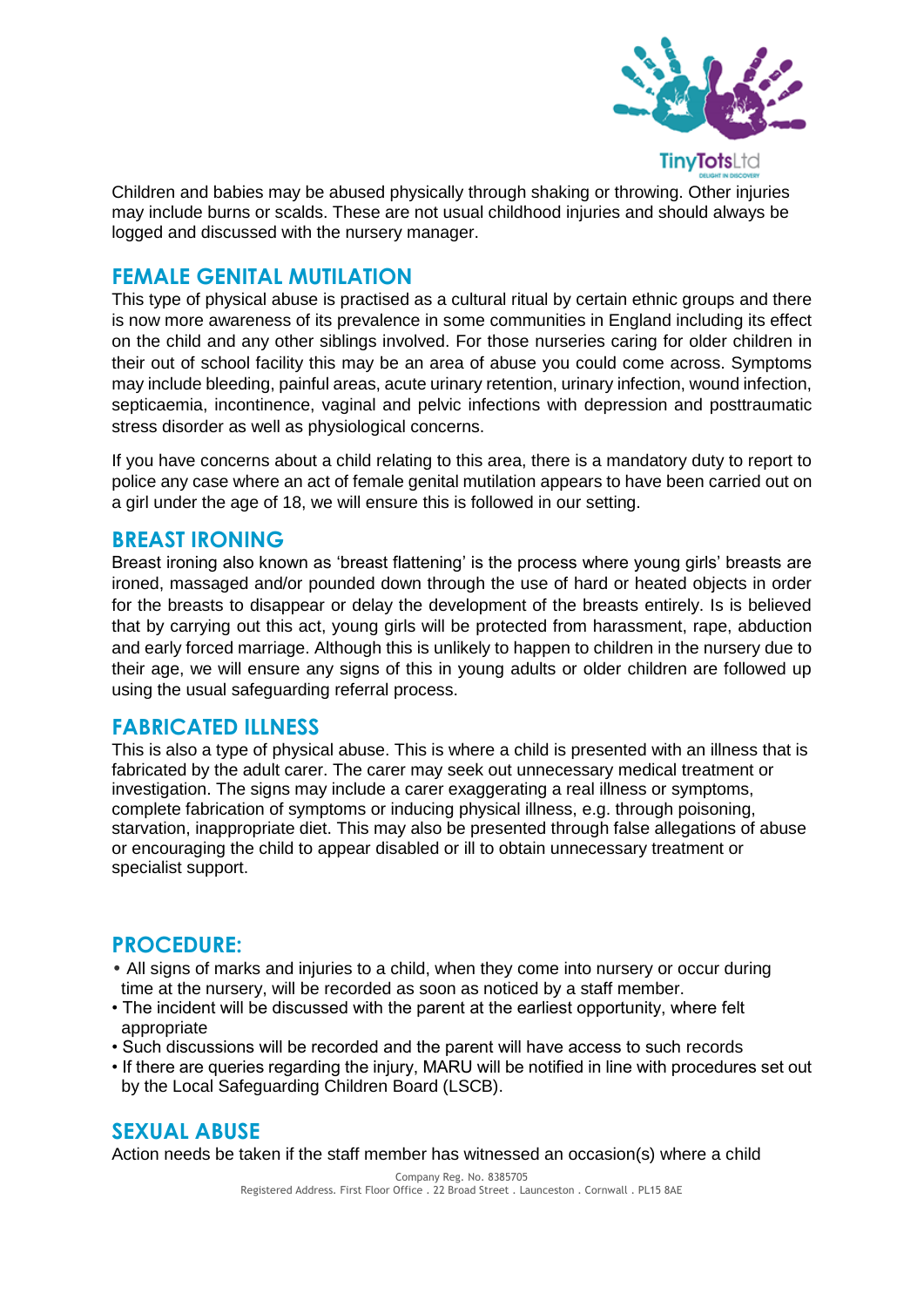

indicated sexual activity through words, play, drawing, had an excessive preoccupation with sexual matters or had an inappropriate knowledge of adult sexual behaviour or language. This may include acting out sexual activity on dolls/toys or in the role play area with their peers, drawing pictures that are inappropriate for a child, talking about sexual activities or using sexual language or words. The child may become worried when their clothes are removed, e.g. for nappy changes.

The physical symptoms may include genital trauma, discharge and bruises between the legs or signs of a sexually transmitted disease (STD). Emotional symptoms could include a distinct change in a child's behaviour. They may be withdrawn or overly extroverted and outgoing. They may withdraw away from a particular adult and become distressed if they reach out for them, but they may also be particularly clingy to a potential abuser so all symptoms and signs should be looked at together and assessed as a whole.

If a child starts to talk openly to an adult about abuse they may be experiencing the procedure below will be followed.

#### **PROCEDURE:**

- The adult should reassure the child and listen without interrupting if the child wishes to talk.
- The observed instances will be detailed in a confidential report.
- The observed instances will be reported to the nursery manager or DSCO.
- The matter will be referred to MARU.

#### **CHILD SEXUAL EXPLOITATION**

Child sexual exploitation is a form of sexual abuse where children are sexually exploited for money, power or status. It can involve violent, humiliating and degrading sexual assaults. In some cases, young people are persuaded or forced into exchanging sexual activity for money, drugs, gifts, affection or status. Consent cannot be given, even where a child may believe they are voluntarily engaging in sexual activity with the person who is exploiting them. Child sexual exploitation doesn't always involve physical contact and can happen online. A significant number of children who are victims of sexual exploitation go missing from home, care and education at some point.

#### **EMOTIONAL ABUSE**

Action should be taken if the staff member has reason to believe that there is a severe, adverse effect on the behaviour and emotional development of a child, caused by persistent or severe ill treatment or rejection.

This may include extremes of discipline where a child is shouted at or put down on a consistent basis, lack of emotional attachment by a parent, or it may include parents or carers placing inappropriate age or developmental expectations upon them. Emotional abuse may also be imposed through the child witnessing domestic abuse and alcohol and drug misuse by adults caring for them.

The child is likely to show extremes of emotion with this type of abuse. This may include shying away from an adult who is abusing them, becoming withdrawn, aggressive or clingy in order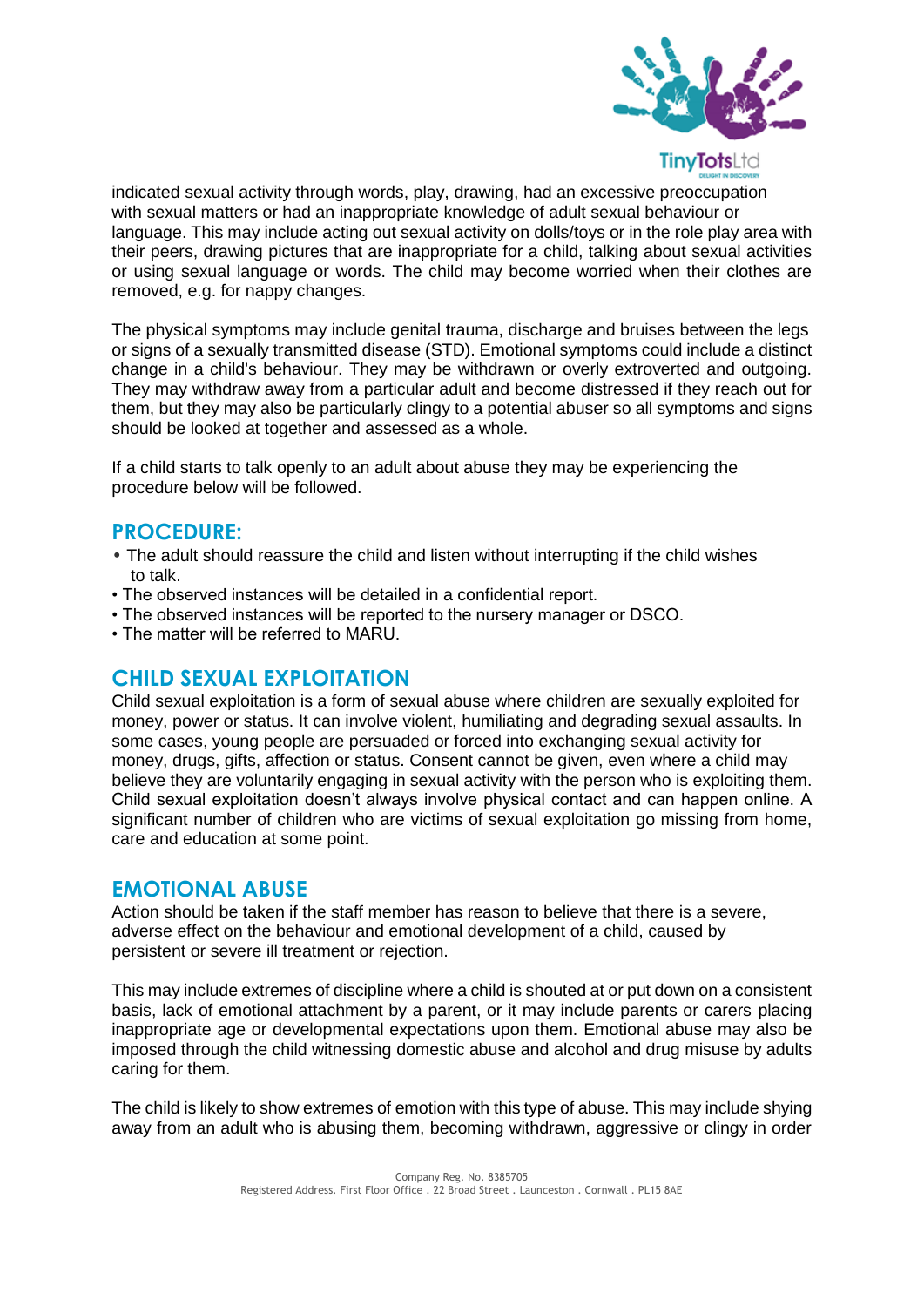

to receive their love and attention. This type of abuse is harder to identify as the child is not likely to show any physical signs.

## **PROCEDURE:**

- The concern should be discussed with the nursery manager and DSCO
- The concern will be discussed with the parent
- Such discussions will be recorded and the parent will have access to such records
- An Assessment Framework form may need to be completed
- If there are queries regarding the circumstances the matter will be referred to MARU.

#### **NEGLECT**

Action should be taken if the staff member has reason to believe that there has been persistent or severe neglect of a child (for example, by exposure to any kind of danger, including cold, starvation or failure to seek medical treatment, when required, on behalf of the child), which results in serious impairment of the child's health or development, including failure to thrive.

Signs may include a child persistently arriving at nursery unwashed or unkempt, wearing clothes that are too small (especially shoes that may restrict the child's growth or hurt them), arriving at nursery in the same nappy they went home in or a child having an illness or identified special educational need or disability that is not being addressed by the parent. A child may also be persistently hungry if a parent is withholding food or not providing enough for a child's needs.

Neglect may also be shown through emotional signs, e.g. a child may not be receiving the attention they need at home and may crave love and support at nursery. They may be clingy and emotional. In addition, neglect may occur through pregnancy as a result of maternal substance abuse.

#### **PROCEDURE:**

- Such discussions will be recorded and the parent will have access to such records
- An assessment form may need to be completed
- If there are queries regarding the circumstances MARU will be notified.

#### **DOMESTIC ABUSE/HONOUR BASED VIOLENCE/FORCED MARRIAGES**

We look at these areas as a child protection concern. Please refer to the separate policy for further details on this.

#### **RECORDING SUSPICIONS OF ABUSE AND DISCLOSURES**

Staff should make an objective record of any observation or disclosure, supported by the nursery manager or Designated Safeguarding Coordinator (DSCO). *This record should include:*

- Child's name
- Child's address
- Age of the child and date of birth
- Date and time of the observation or the disclosure
- Exact words spoken by the child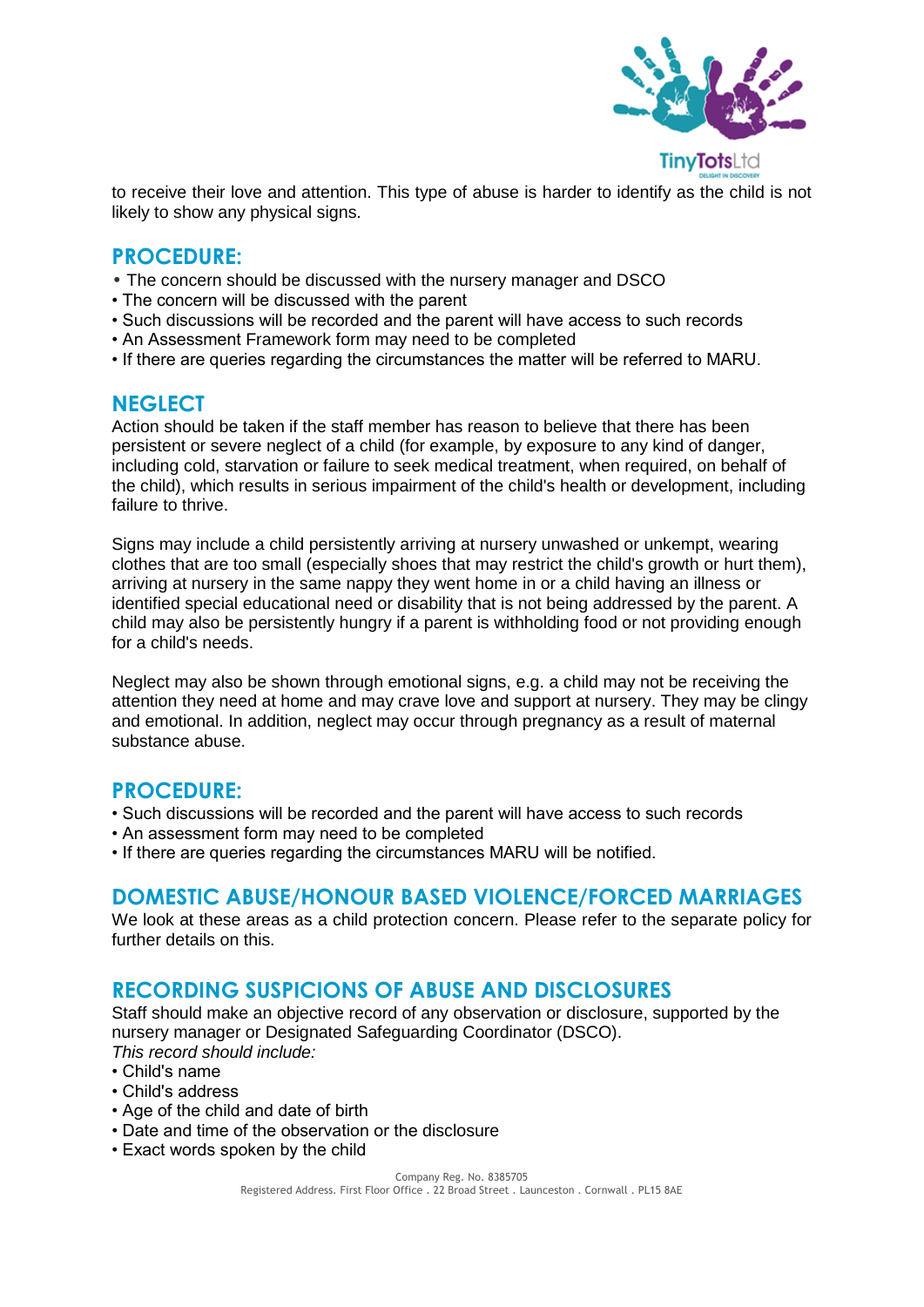

- Exact position and type of any injuries or marks seen
- Exact observation of any incident including any other witnesses
- Name of the person to whom any concern was reported, with date and time; and the names of any other person present at the time
- Any discussion held with the parent(s) (where deemed appropriate).

These records should be signed by the person reporting this and the DSCO, dated and kept in a separate confidential file.

If a child starts to talk to an adult about potential abuse it is important not to promise the child complete confidentiality. This promise cannot be kept. It is vital that the child is allowed to talk openly and disclosure is not forced or words put into the child's mouth. As soon as possible after the disclosure details must be logged accurately.

It may be thought necessary that through discussion with all concerned the matter needs to be raised with the local authority children's social care team and Ofsted, and/or a Common Assessment Framework (CAF) needs to be initiated. Staff involved may be asked to supply details of any information/concerns they have with regard to a child. The nursery expects all members of staff to cooperate with MARU, police, and Ofsted in any way necessary to ensure the safety of the children.

Staff must not make any comments either publicly or in private about the supposed or actual behaviour of a parent or member of staff.

#### **INFORMING PARENTS**

Parents are normally the first point of contact. If a suspicion of abuse is recorded, parents are informed at the same time as the report is made, except where the guidance of MARU or police does not allow this. This will usually be the case where the parent or family member is the likely abuser or where a child may be endangered by this disclosure. In these cases the investigating officers will inform parents.

#### **SHARING INFORMATION & CONFIDENTIALITY**

The Data Protection Act 2018 and GDPR do not prevent, or limit the sharing of information for the purposes of keeping children safe. Fears about sharing information **must not** be allowed to stand in the way of the need to promote the welfare and protect the safety of children.

All suspicions, enquiries and external investigations are kept confidential and shared only with those who need to know. Any information is shared in line with guidance from MARU.

All information that is stored or shared for safeguarding purposes, including information which is sensitive and personal should be treated as 'special category personal data'.

#### **SUPPORT TO FAMILIES**

The nursery takes every step in its power to build up trusting and supportive relations among families, staff, students and volunteers within the nursery.

The nursery continues to welcome the child and the family whilst enquiries are being made in relation to abuse in the home situation. Parents and families will be treated with respect in a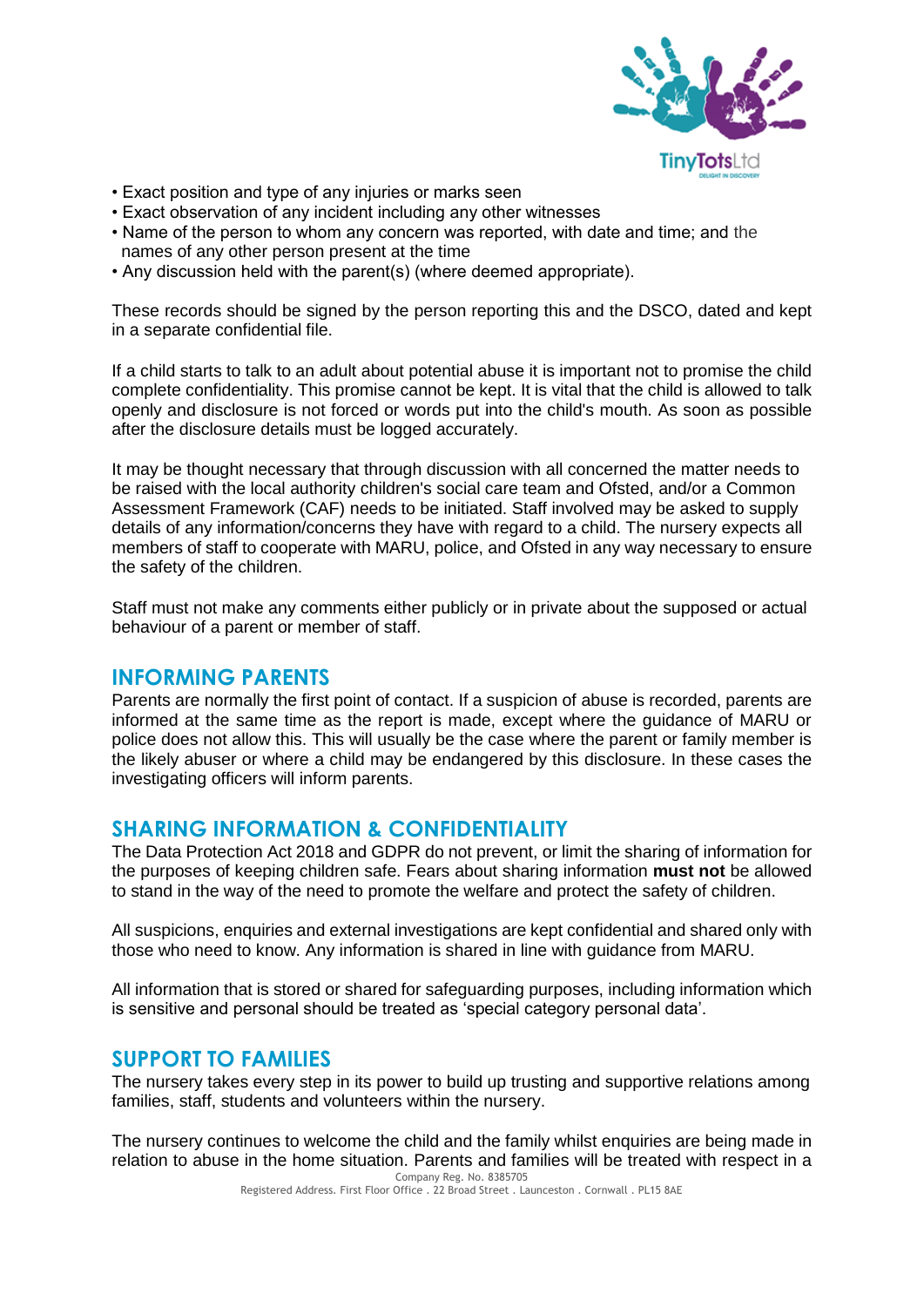

non-judgmental manner whilst any external investigations are carried out in the best interest of the child.

Confidential records kept on a child are shared with the child's parents or those who have parental responsibility for the child, only if appropriate and in line with guidance from MARU with the proviso that the care and safety of the child is paramount. We will do all in our power to support and work with the child's family.

#### **MONITORING ATTENDANCE OF CHILDREN**

As part of our requirements under the statutory framework and guidance documents we are required to monitor children's attendance patterns to ensure they are consistent and no cause for concern.

Parents should please inform the nursery prior to their children taking holidays or days off, and all sickness should be called into the nursery on the day so the nursery management are able to account for a child's absence. The child's absence and reason for the absence will be record on Instant Nursery Manager. If a parent or carer has failed to inform the nursery of their child's absence, a member of staff must phone the family no later than 10am. If a child is absent for a prolonged period, (more than 48 hours) staff must monitor and make a follow up call.

This should not stop parents taking precious time with their children, but enables children's attendance to be logged so we know the child is safe.

## **LOOKED AFTER CHILDREN**

As part of our safeguarding practice we will ensure our staff are aware of how to keep looked after children safe. In order to do this we ask that we are informed of:

• The legal status of the child (e.g. whether the child is being looked after under voluntary arrangements with consent of parents or on an interim or full care order)

• Contact arrangements for the biological parents (or those with parental responsibility)

• The child's care arrangements and the levels of authority delegated to the carer by the authority looking after him/her

- The details of the child's social worker and any other support agencies involved
- Any child protection plan or care plan in place for the child in question.

Please refer to the Looked After Children policy for further details.

## **STAFFING AND VOLUNTEERING**

Our policy is to provide a secure and safe environment for all children. We only allow an adult who is employed by the nursery to care for children and who has an enhanced clearance from the Disclosure and Barring Service (DBS) to be left alone with children. We do not allow volunteers to be alone with children or any other adult who may be present in the nursery regardless of whether or not they have a DBS clearance.

All staff will attend child protection training and receive initial basic child protection training during their induction period. This will include the procedures for spotting signs and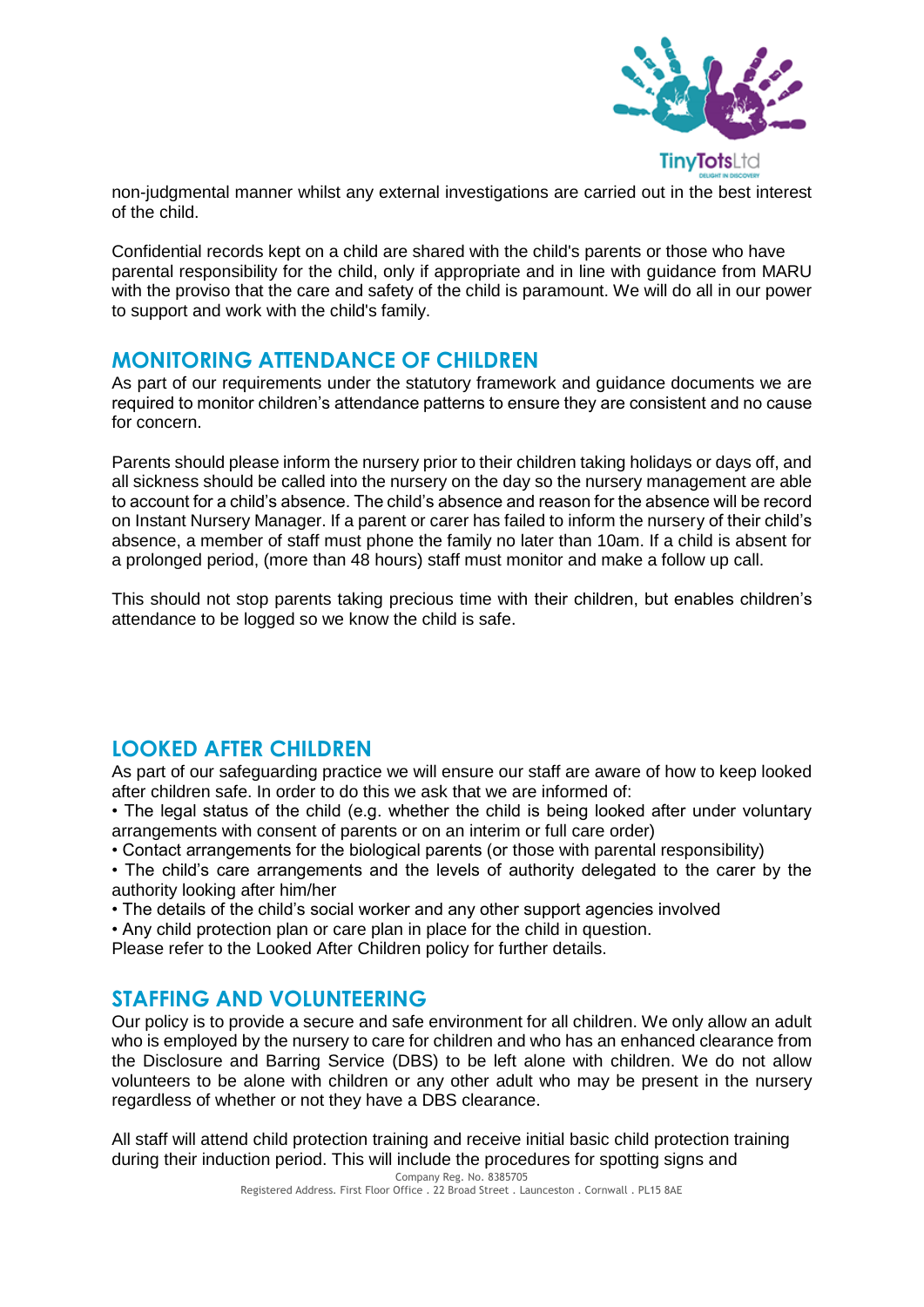

behaviours of abuse and abusers/potential abusers, recording and reporting concerns and creating a safe and secure environment for the children in the nursery. During induction staff will be shown where the contact details for MARU are displayed and Ofsted to enable them to report any safeguarding concerns, independently, if they feel it necessary to do so.

We have named persons within the nursery who take responsibility for safeguarding and coordinate child protection and welfare issues, known as the Designated Safeguarding Coordinators (DSCO), there is always at least one designated person on duty during all opening hours of the setting. These designated persons will receive comprehensive training at least every two years and update their knowledge on an ongoing basis. The Designated Safeguarding Coordinators (DSCO) at the nursery are: **Janine Pethick,** who is the lead, **Emma Boucher and Chrissie Wakley.** 

The nursery DSCO's liaise with the Local Safeguarding Children Board (LSCB) and the local authority children's social care team, undertakes specific training, including a child protection training course, and receives regular updates to developments within this field. They in turn support the ongoing development and knowledge update of all staff on the team.

- We provide adequate and appropriate staffing resources to meet the needs of all children.
- Applicants for posts within the nursery are clearly informed that the positions are exempt from the Rehabilitation of Offenders Act 1974. Candidates are informed of the need to carry out checks before posts can be confirmed. Where applications are rejected because of information that has been disclosed, applicants have the right to know and to challenge incorrect information.
- We give staff members, volunteers and students regular opportunities to declare changes that may affect their suitability to care for the children. This includes information about their health, medication or about changes in their home life such as child protection plans for their own children
- This information is also stated within every member of staff's contract.
- We review DBS checks on a termly basis during supervision meetings. If a member of staff has signed up to the DBS update service we will use this to recheck staff's criminal history and suitability to work with children.
- We abide by the requirements of the EYFS and any Ofsted guidance in respect to obtaining references and suitability checks for staff, students and volunteers, to ensure that all staff, students and volunteers working in the setting are suitable to do so.
- We ensure we receive at least two written references BEFORE a new member of staff starts employment with us. If for any reason the references are delayed, we will phone the referee before employment commences.
- **All students will have enhanced DBS checks conducted on them before their placement starts.**
- Volunteers, including students, do not work unsupervised.
- We abide by the requirements of the Safeguarding Vulnerable Groups Act 2006 and the Childcare Act 2006 in respect of any person who is disqualified from providing childcare, is dismissed from our employment, or resigns in circumstances that would otherwise have led to dismissal for reasons of child protection concern
- We have procedures for recording the details of visitors to the nursery and take security steps to ensure that we have control over who comes into the nursery so that no unauthorised person has unsupervised access to the children.
- Company Reg. No. 8385705 • All visitors and contractors will be supervised whilst on the premises, especially when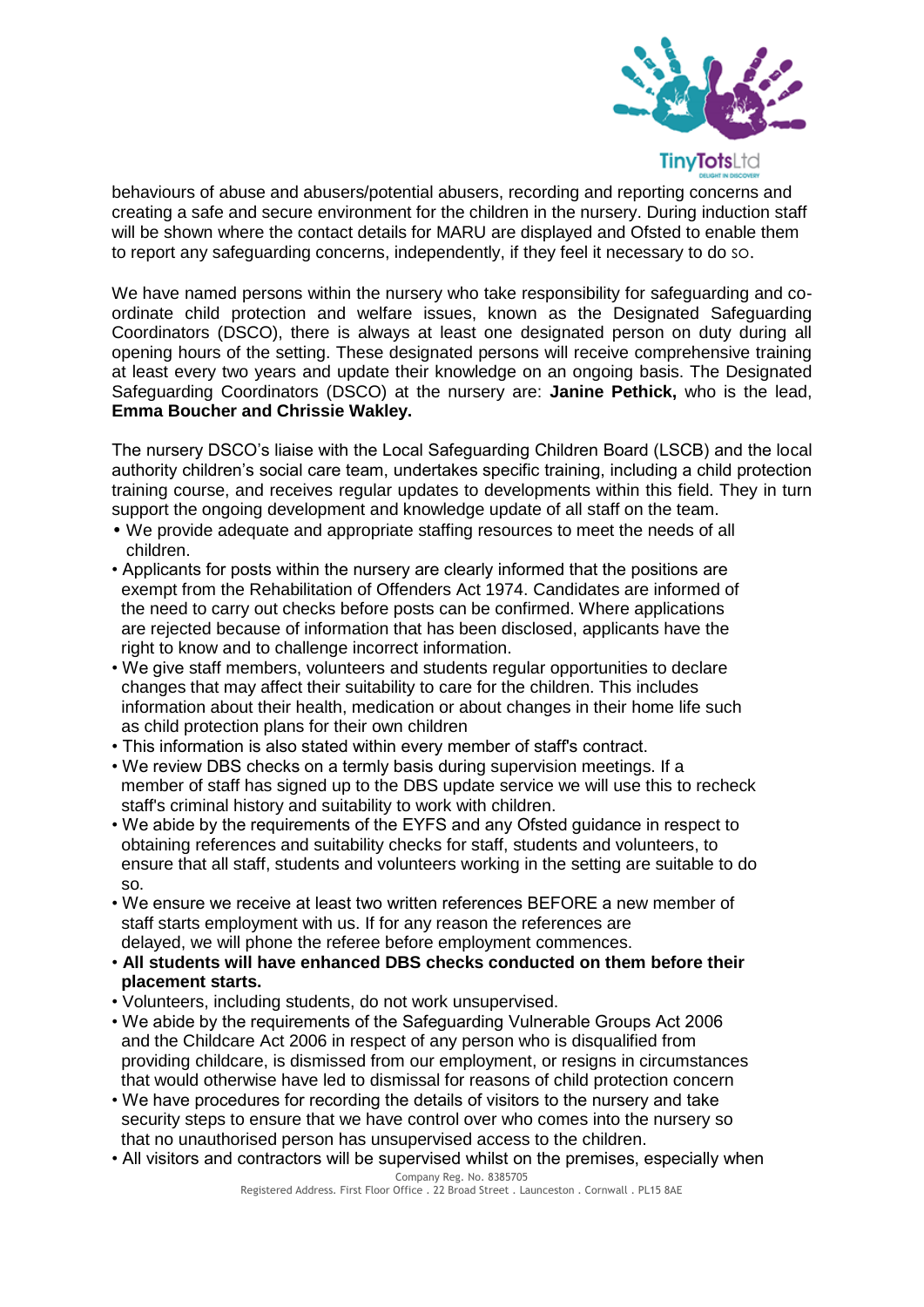

in the areas the children use.

- All a staff team we will be fully aware of how to safeguard the whole nursery environment and be aware of potential dangers on the nursery boundaries such as drones, Pokémon hotspots, strangers lingering. We will ensure the children remain safe at all times
- **Monitoring Staff Behaviour Policy** sits alongside this policy to enable us to monitor changes in behaviours that may cause concern. All staff sign up to this policy too to ensure any changes are reported to management so we are able to support the individual staff member and ensure the safety and care of the children is not compromised. In conjunction with this policy the **'Capability and Performance Policy'** is adhered to when following capability issues and performance procedures.
- All staff have access to and comply with the whistleblowing policy which will enable them to share any concerns that may arise about their colleagues in an appropriate manner.
- Signs of inappropriate staff behaviour may include inappropriate sexual comments; excessive one-to-one attention beyond the requirements of their usual role and responsibilities; or inappropriate sharing of images. This is not an exhaustive list, any changes in behaviour must be reported and acted upon immediately
- All staff will receive regular supervision meetings where opportunities will be made available to discuss any issues relating to individual children, child protection training and any needs for further support

## **CONCERNS REGARDING MANAGEMENT OR OTHER STAFF**

If a person in a managerial position or other staff member is the subject of an allegation, the allegation should be discuss immediately with the Designated Safeguarding Coordinators, named in this policy. The purpose of an initial discussion is for the DSCO to consider the nature, content and context of the allegation and agree a course of action, considering if the member of staff has:

- behaved in a way that has harmed a child, or may have harmed a child;
- possibly committed a criminal offence against or related to a child; or
- behaved towards a child or children in a way that indicates he or she may pose a risk of harm to children.

## **EMPLOYEES, STUDENTS OR VOLUNTEERS OF THE NURSERY OR ANY OTHER PERSON LIVING OR WORKING ON THE NURSERY PREMISES**

We have a Monitoring Staff Behaviour Policy in place that supports us to monitor staff and changes in their character. Staff are aware of the need to disclose changes to circumstance and use the whistle blowing policy where required. If concerns arise the management team will follow the Capability and Performance Policy.

If an allegation is made against a member of staff, student or volunteer or any other person who lives or works on the nursery premises regardless of whether the allegation relates to the nursery premises or elsewhere. The allegation should be reported to the senior manager on duty. If this person is the subject of the allegation then this should be reported to the DSCO instead.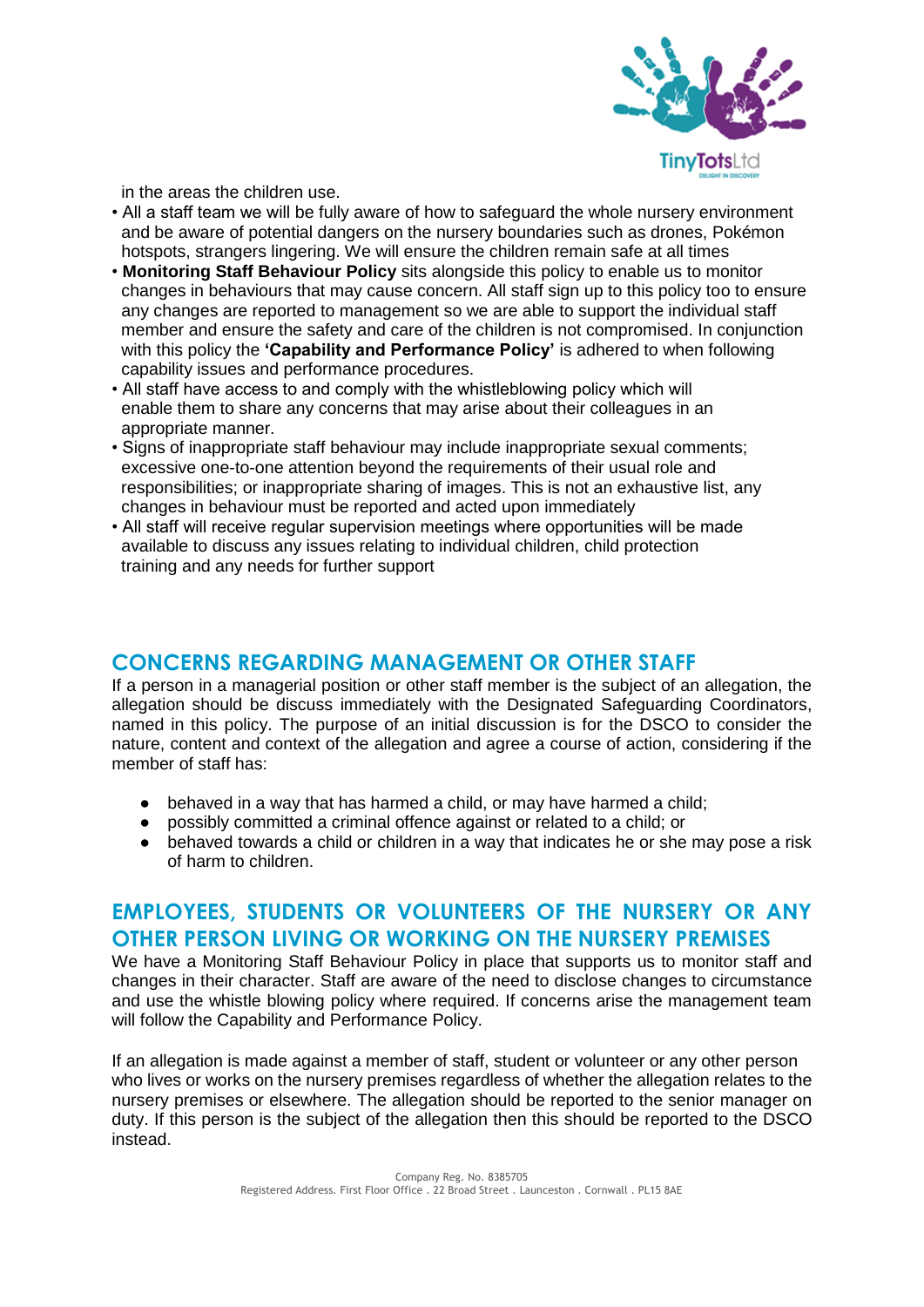

The Local Authority Designated Officer (LADO: 01872 326536), Ofsted and MARU will then be informed

immediately in order for this to be investigated by the appropriate bodies promptly:

- The LADO will be informed immediately for advice and guidance.
- A full investigation will be carried out by the appropriate professionals (LADO, Ofsted, MARU) to determine how this will be handled.
- The nursery will follow all instructions from MARU and Ofsted, and ask all staff members to do the same and co-operate where required.
- Support will be provided to all those involved in an allegation throughout the external investigation in line with MARU support and advice.
- The nursery reserves the right to suspend any member of staff during an investigation.
- All enquiries, external investigations, interviews will be documented and kept in a locked file for access by the relevant authorities.
- Unfounded allegations will result in all rights being reinstated.
- Founded allegations will be passed on to the relevant organisations including the local authority children's social care team and where an offence is believed to have been committed, the police, and will result in the termination of employment. Ofsted will be notified immediately of this decision. The nursery will also notify the Disclosure and Barring Service (DBS) to ensure their records are updated.
- All records will be kept until the person reaches normal retirement age or for 21 years and 3 months years if that is longer. This will ensure accurate information is available for references and future DBS checks and avoids any unnecessary reinvestigation.
- The nursery retains the right to dismiss any member of staff in connection with founded allegations following an inquiry.
- Counselling will be available for any member of the nursery who is affected by an allegation, their colleagues in the nursery and the parents.

## **EXTREMISM – THE PREVENT DUTY**

Under the Counter-Terrorism and Security Act 2015 we have a duty to refer any concerns of extremism to the police (In Prevent priority areas the local authority will have a Prevent lead who can also provide support).

Alongside this we will be alert to any early signs in children and families who may be at risk of radicalisation, on which we will act and document all concerns. When reporting concerns the staff and DSCO will follow the Channel Referral Process. The flowchart is displayed in the room wall folders. This may be a cause for concern relating to a change in behaviour of a child or family member, comments causing concern made to a member of the team (or other persons in the setting) or actions that lead staff to be worried about the safety of a child in their care.

The NSPCC states that signs of radicalisation maybe:

- isolating themselves from family and friends
- talking as if from a scripted speech
- unwillingness or inability to discuss their views
- a sudden disrespectful attitude towards others
- increased levels of anger
- increased secretiveness, especially around internet use.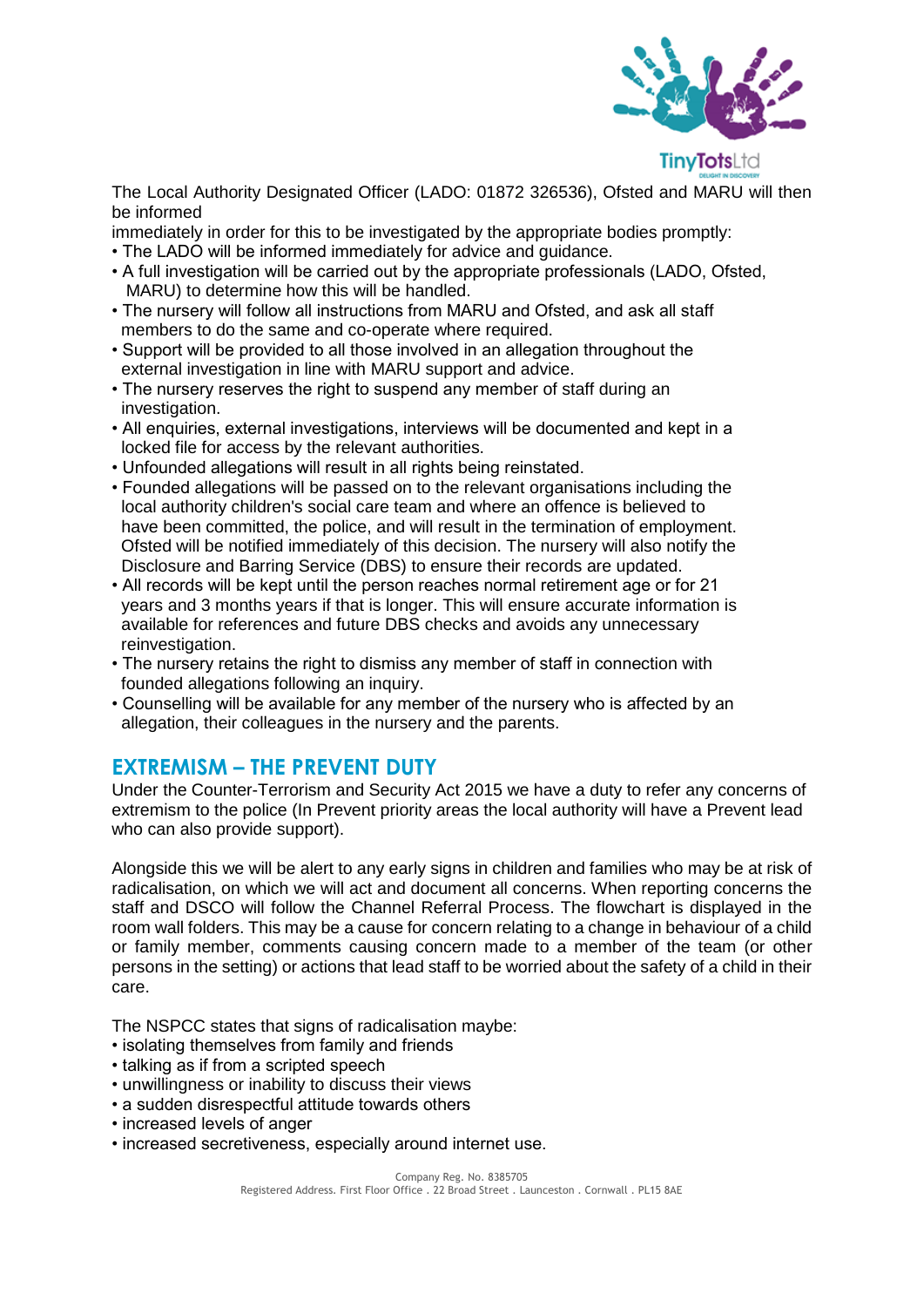

We will tackle radicalisation by:

• Prevent awareness training to equip staff to identify children at risk of being drawn into terrorism and to challenge extremist ideas. In the light of a training assessment all staff, as well as the DSCO, will undertake Prevent awareness training.

• Ensuring staff understand how to recognise early indicators of potential radicalisation and terrorism threats and act on them appropriately in line with national and local procedures

• Make referrals relating to extremism to the police (or the Government helpline) in a timely way, sharing relevant information as appropriate

• Ensure our nursery is an inclusive environment, tackle inequalities and negative points of view and teach children about tolerance through British Values

• Using the Government document Prevent Duty Guidance for England and Wales

## **ONLINE SAFETY**

Our nursery is aware of the growth of internet use and the advantages this can bring. However it is also aware of the dangers and strives to support children, staff and families in using the internet safely. Please also refer to our **Camera, Mobile Phone and Recording Device Use** and **Mobile and Social Networking Policy**.

#### **3 Areas of Risk**

- **content:** being exposed to illegal, inappropriate or harmful material; for example pornography, fake news, racist or radical and extremist views;
- **contact:** being subjected to harmful online interaction with other users; for example commercial advertising as well as adults posing as children or young adults; and
- **conduct:** personal online behaviour that increases the likelihood of, or causes, harm; for example making, sending and receiving explicit images, or online bullying.

Within the nursery we must reduce the risk by:

- Ensuring we have appropriate antivirus and antispyware software on all devices and updating them regularly.
- Using approved devices to record and photograph in the setting.
- Reporting emails with inappropriate content to the internet watch foundation (IWF www.iwf.org.uk/).
- Ensuring content blockers and filters are on our computers, laptops and any mobile devices.
- Ensuring children are supervised using internet devices.
- Integrating e-safety into nursery daily practice by discussing computer usage 'rules' deciding together what is safe and what is not safe to do online.
- Talking to children about 'stranger danger' and deciding who is a stranger and who is not, comparing people in real life situations to online 'friends'.
- When using Skype and FaceTime (where applicable) discussing with the children what they would do if someone they did not know tried to contact them.
- We encourage staff and families to complete a free online e-safety briefing which can be found at<http://moodle.ndna.org.uk/>

#### **HUMAN TRAFFICKING AND SLAVERY**

Please refer to our Human Trafficking and Slavery policy for detail on how we keep children safe in this area.